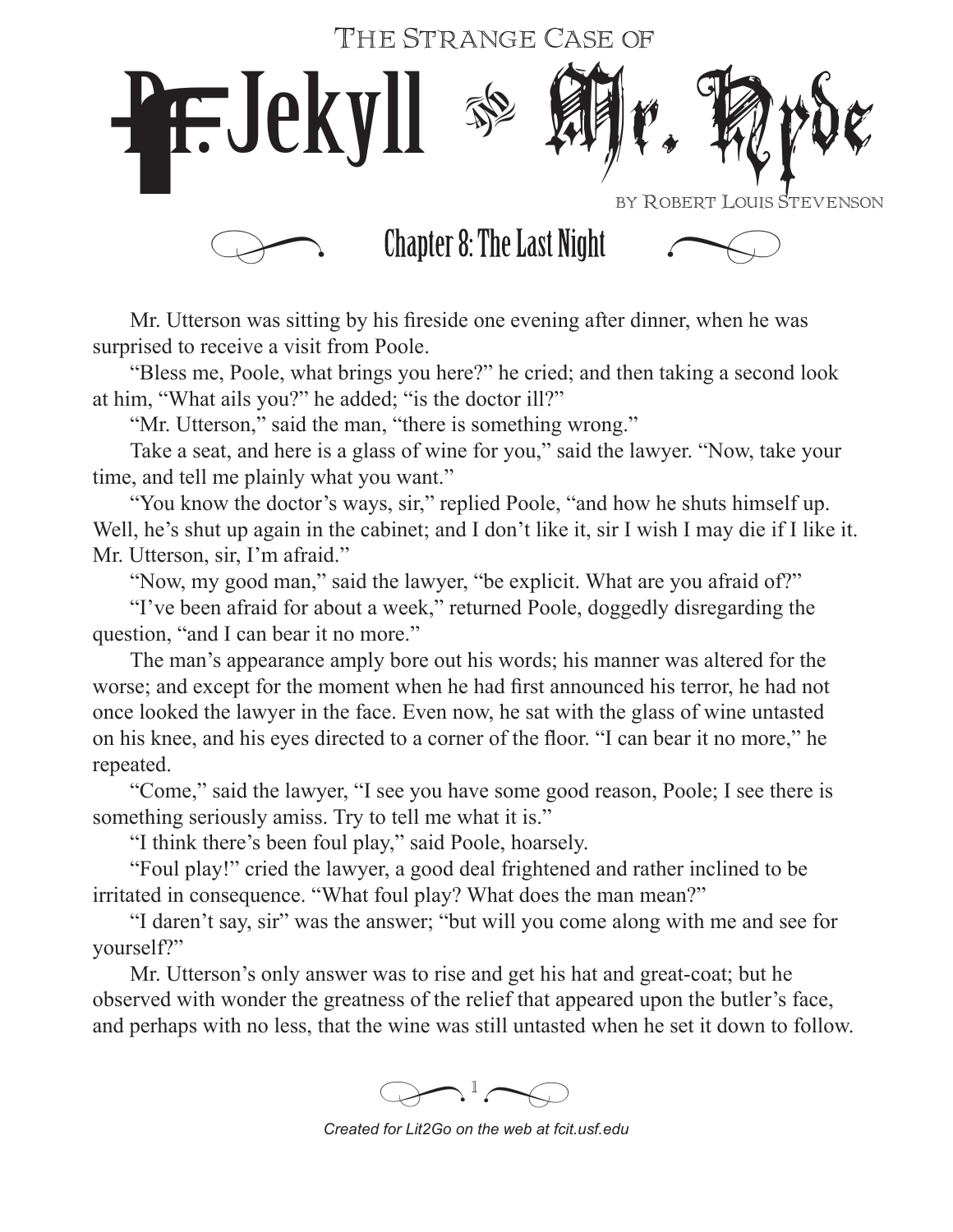It was a wild, cold, seasonable night of March, with a pale moon, lying on her back as though the wind had tilted her, and a flying wrack of the most diaphanous and lawny texture. The wind made talking difficult, and flecked the blood into the face. It seemed to have swept the streets unusually bare of passengers, besides; for Mr. Utterson thought he had never seen that part of London so deserted. He could have wished it otherwise; never in his life had he been conscious of so sharp a wish to see and touch his fellow-creatures; for struggle as he might, there was borne in upon his mind a crushing anticipation of calamity. The square, when they got there, was all full of wind and dust, and the thin trees in the garden were lashing themselves along the railing. Poole, who had kept all the way a pace or two ahead, now pulled up in the middle of the pavement, and in spite of the biting weather, took off his hat and mopped his brow with a red pocket-handkerchief. But for all the hurry of his cowing, these were not the dews of exertion that he wiped away, but the moisture of some strangling anguish; for his face was white and his voice, when he spoke, harsh and broken.

"Well, sir," he said, "here we are, and God grant there be nothing wrong."

"Amen, Poole," said the lawyer.

Thereupon the servant knocked in a very guarded manner; the door was opened on the chain; and a voice asked from within, "Is that you, Poole?"

"It's all right," said Poole. "Open the door." The hall, when they entered it, was brightly lighted up; the fire was built high; and about the hearth the whole of the servants, men and women, stood huddled together like a flock of sheep. At the sight of Mr. Utterson, the housemaid broke into hysterical whimpering; and the cook, crying out, "Bless God! it's Mr. Utterson," ran forward as if to take him in her arms.

"What, what? Are you all here?" said the lawyer peevishly. "Very irregular, very unseemly; your master would be far from pleased."

"They're all afraid," said Poole.

Blank silence followed, no one protesting; only the maid lifted up her voice and now wept loudly.

"Hold your tongue!" Poole said to her, with a ferocity of accent that testified to his own jangled nerves; and indeed, when the girl had so suddenly raised the note of her lamentation, they had all started and turned toward the inner door with faces of dreadful expectation. "And now," continued the butler, addressing the knife-boy, "reach me a candle, and we'll get this through hands at once." And then he begged Mr. Utterson to follow him, and led the way to the back-garden.

 $\frac{2}{\sqrt{2}}$ *�*

*Created for Lit2Go on the web at fcit.usf.edu*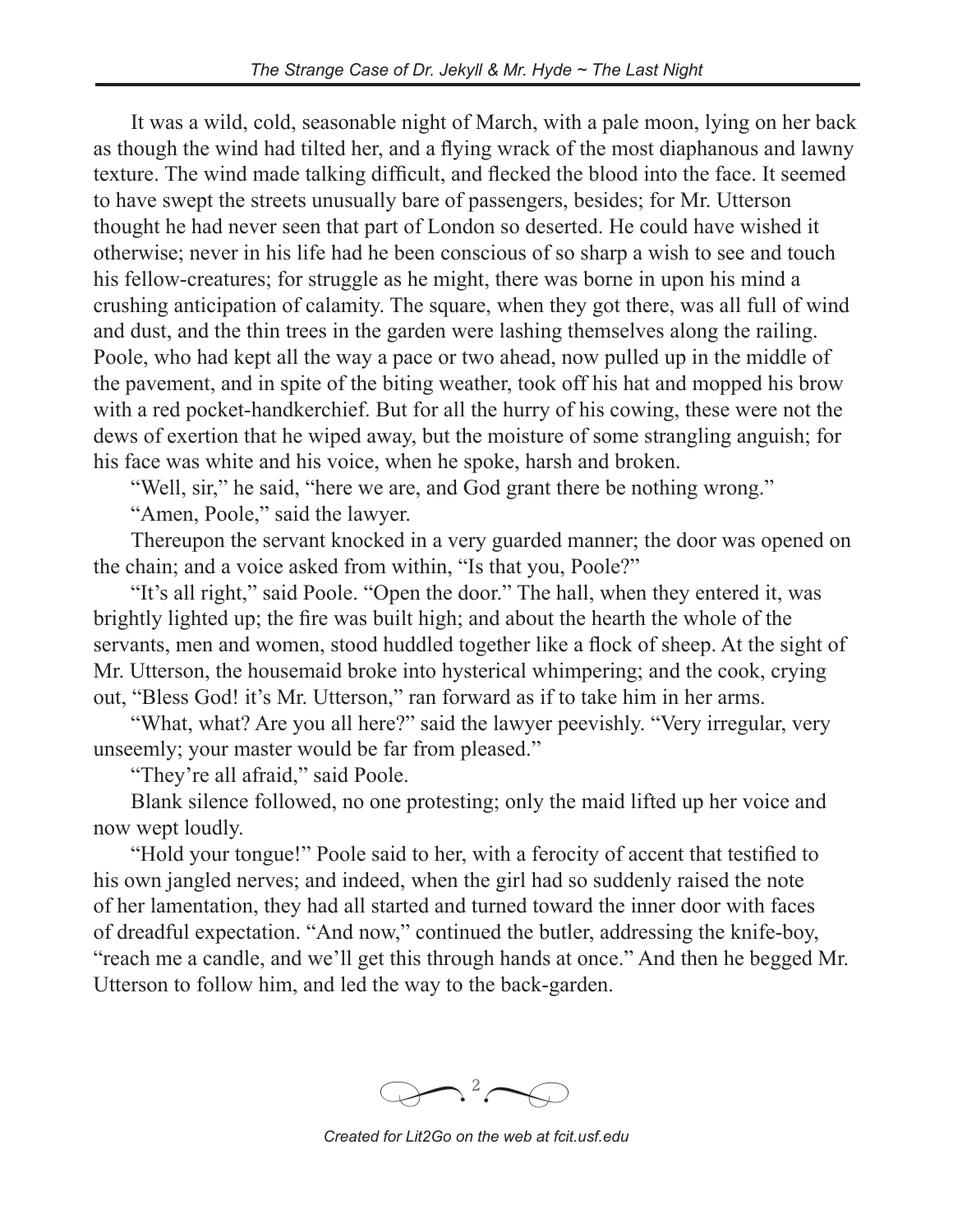"Now, sir," said he, "you come as gently as you can. I want you to hear, and I don't want you to be heard. And see here, sir, if by any chance he was to ask you in, don't go."

Mr. Utterson's nerves, at this unlooked-for termination, gave a jerk that nearly threw him from his balance; but he re-collected his courage and followed the butler into the laboratory building and through the surgical theatre, with its lumber of crates and bottles, to the foot of the stair. Here Poole motioned him to stand on one side and listen; while he himself, setting down the candle and making a great and obvious call on his resolution, mounted the steps and knocked with a somewhat uncertain hand on the red baize of the cabinet door.

"Mr. Utterson, sir, asking to see you," he called; and even as he did so, once more violently signed to the lawyer to give ear.

A voice answered from within: "Tell him I cannot see any one," it said complainingly.

"Thank you, sir," said Poole, with a note of something like triumph in his voice; and taking up his candle, he led Mr. Utterson back across the yard and into the great kitchen, where the fire was out and the beetles were leaping on the floor.

"Sir," he said, looking Mr. Utterson in the eyes, "was that my master's voice?"

"It seems much changed," replied the lawyer, very pale, but giving look for look.

"Changed? Well, yes, I think so," said the butler. "Have I been twenty years in this man's house, to be deceived about his voice? No, sir; master's made away with; he was made, away with eight days ago, when we heard him cry out upon the name of God; and who's in there instead of him, and why it stays there, is a thing that cries to Heaven, Mr. Utterson!"

"This is a very strange tale, Poole; this is rather a wild tale, my man," said Mr. Utterson, biting his finger. "Suppose it were as you suppose, supposing Dr. Jekyll to have been — well, murdered, what could induce the murderer to stay? That won't hold water; it doesn't commend itself to reason."

"Well, Mr. Utterson, you are a hard man to satisfy, but I'll do it yet," said Poole. "All this last week (you must know) him, or it, or whatever it is that lives in that cabinet, has been crying night and day for some sort of medicine and cannot get it to his mind. It was sometimes his way — the master's, that is — to write his orders on a sheet of paper and throw it on the stair. We've had nothing else this week back; nothing but papers, and a closed door, and the very meals left there to be smuggled in when nobody was looking. Well, sir, every day, ay, and twice and thrice in the same day, there have been orders and complaints, and I have been sent flying to all the wholesale



*Created for Lit2Go on the web at fcit.usf.edu*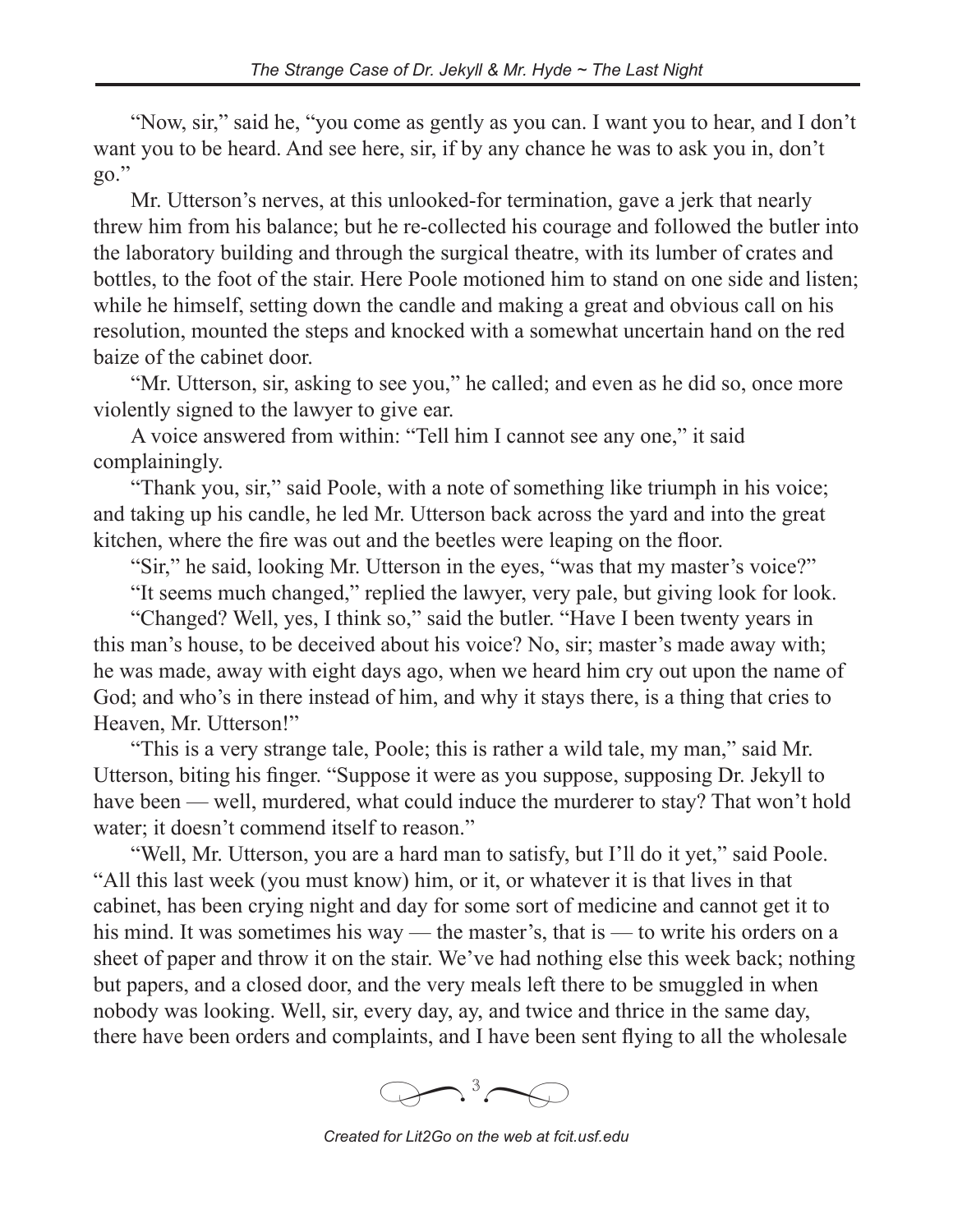chemists in town. Every time I brought the stuff back, there would be another paper telling me to return it, because it was not pure, and another order to a different firm. This drug is wanted bitter bad, sir, whatever for."

"Have you any of these papers?" asked Mr. Utterson.

Poole felt in his pocket and handed out a crumpled note, which the lawyer, bending nearer to the candle, carefully examined. Its contents ran thus: "Dr. Jekyll presents his compliments to Messrs. Maw. He assures them that their last sample is impure and quite useless for his present purpose. In the year 18—, Dr. J. purchased a somewhat large quantity from Messrs. M. He now begs them to search with the most sedulous care, and should any of the same quality be left, to forward it to him at once. Expense is no consideration. The importance of this to Dr. J. can hardly be exaggerated." So far the letter had run composedly enough, but here with a sudden splutter of the pen, the writer's emotion had broken loose. "For God's sake," he had added, "find me some of the old."

"This is a strange note," said Mr. Utterson; and then sharply, "How do you come to have it open?"

"The man at Maw's was main angry, sir, and he threw it back to me like so much dirt," returned Poole.

"This is unquestionably the doctor's hand, do you know?" resumed the lawyer.

"I thought it looked like it," said the servant rather sulkily; and then, with another voice, "But what matters hand-of-write?" he said. "I've seen him!"

"Seen him?" repeated Mr. Utterson. "Well?"

"That's it!" said Poole. "It was this way. I came suddenly into the theatre from the garden. It seems he had slipped out to look for this drug or whatever it is; for the cabinet door was open, and there he was at the far end of the room digging among the crates. He looked up when I came in, gave a kind of cry, and whipped up-stairs into the cabinet. It was but for one minute that I saw him, but the hair stood upon my head like quills. Sir, if that was my master, why had he a mask upon his face? If it was my master, why did he cry out like a rat, and run from me? I have served him long enough. And then…" The man paused and passed his hand over his face.

"These are all very strange circumstances," said Mr. Utterson, "but I think I begin to see daylight. Your master, Poole, is plainly seised with one of those maladies that both torture and deform the sufferer; hence, for aught I know, the alteration of his voice; hence the mask and the avoidance of his friends; hence his eagerness to find this drug, by means of which the poor soul retains some hope of ultimate recovery — God grant that he be not deceived! There is my explanation; it is sad enough, Poole, ay, and



*Created for Lit2Go on the web at fcit.usf.edu*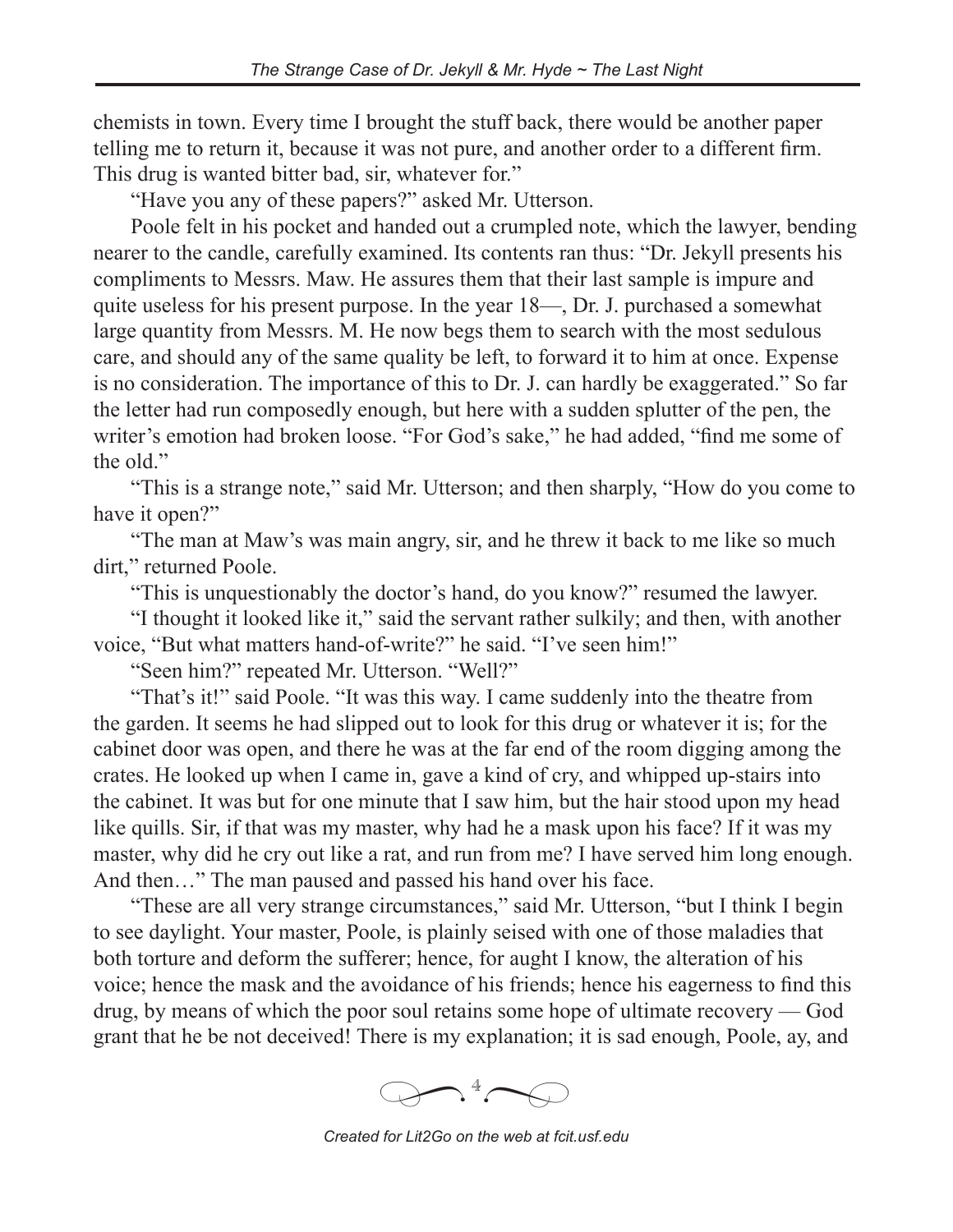appalling to consider; but it is plain and natural, hangs well together, and delivers us from all exorbitant alarms."

"Sir," said the butler, turning to a sort of mottled pallor, "that thing was not my master, and there's the truth. My master" here he looked round him and began to whisper — "is a tall, fine build of a man, and this was more of a dwarf." Utterson attempted to protest. "O, sir," cried Poole, "do you think I do not know my master after twenty years? Do you think I do not know where his head comes to in the cabinet door, where I saw him every morning of my life? No, Sir, that thing in the mask was never Dr. Jekyll — God knows what it was, but it was never Dr. Jekyll; and it is the belief of my heart that there was murder done."

"Poole," replied the lawyer, "if you say that, it will become my duty to make certain. Much as I desire to spare your master's feelings, much as I am puzzled by this note which seems to prove him to be still alive, I shall consider it my duty to break in that door."

"Ah Mr. Utterson, that's talking!" cried the butler.

"And now comes the second question," resumed Utterson: "Who Is going to do it?"

"Why, you and me," was the undaunted reply.

"That's very well said," returned the lawyer; "and whatever comes of it, I shall make it my business to see you are no loser."

"There is an axe in the theatre, continued Poole; "and you might take the kitchen poker for yourself."

The lawyer took that rude but weighty instrument into his hand, and balanced it. "Do you know, Poole," he said, looking up, "that you and I are about to place ourselves in a position of some peril?"

"You may say so, sir, indeed," returned the butler.

"It is well, then, that we should be frank," said the other. "We both think more than we have said; let us make a clean breast. This masked figure that you saw, did you recognise it?"

"Well, sir, it went so quick, and the creature was so doubled up, that I could hardly swear to that," was the answer. "But if you mean, was it Mr. Hyde? — why, yes, I think it was! You see, it was much of the same bigness; and it had the same quick, light way with it; and then who else could have got in by the laboratory door? You have not forgot, sir that at the time of the murder he had still the key with him? But that's not all. I don't know, Mr. Utterson, if ever you met this Mr. Hyde?"

"Yes," said the lawyer, "I once spoke with him."



*Created for Lit2Go on the web at fcit.usf.edu*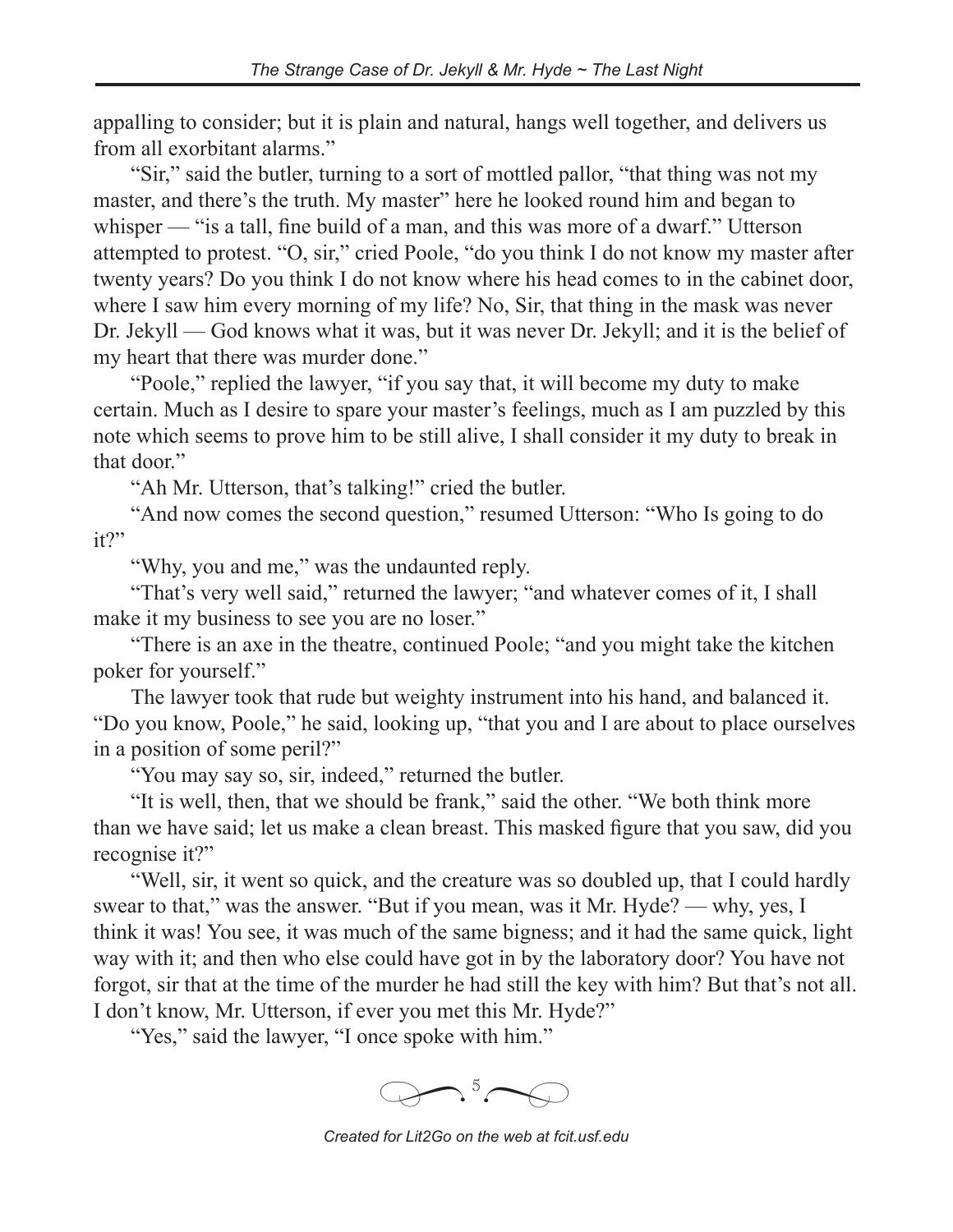"Then you must know as well as the rest of us that there was something queer about that gentleman — something that gave a man a turn — I don't know rightly how to say it, sir, beyond this: that you felt it in your marrow kind of cold and thin."

"I own I felt something of what you describe," said Mr. Utterson.

"Quite so, sir," returned Poole. "Well, when that masked thing like a monkey jumped from among the chemicals and whipped into the cabinet, it went down my spine like ice. Oh, I know it's not evidence, Mr. Utterson. I'm book-learned enough for that; but a man has his, feelings, and I give you my Bible-word it was Mr. Hyde!"

"Ay, ay," said the lawyer. "My fears incline to the same point. Evil, I fear, founded — evil was sure to come — of that connection. Ay, truly, I believe you; I believe poor Harry is killed; and I believe his murderer (for what purpose, God alone can tell) is still lurking in his victim's room. Well, let our name be vengeance. Call Bradshaw."

The footman came at the summons, very white and nervous.

"Pull yourself together, Bradshaw," said the lawyer. "This suspense, I know, is telling upon all of you; but it is now our intention to make an end of it. Poole, here, and I are going to force our way into the cabinet. If all is well, my shoulders are broad enough to bear the blame. Meanwhile, lest anything should really be amiss, or any malefactor seek to escape by the back, you and the boy must go round the corner with a pair of good sticks and take your post at the laboratory door. We give you ten minutes to get to your stations."

As Bradshaw left, the lawyer looked at his watch. "And now, Poole, let us get to ours," he said; and taking the poker under his arm, led the way into the yard. The scud had banked over the moon, and it was now quite dark. The wind, which only broke in puffs and draughts into that deep well of building, tossed the light of the candle to and fro about their steps, until they came into the shelter of the theatre, where they sat down silently to wait. London hummed solemnly all around; but nearer at hand, the stillness was only broken by the sounds of a footfall moving to and fro along the cabinet floor.

"So it will walk all day, Sir," whispered Poole; "ay, and the better part of the night. Only when a new sample comes from the chemist, there's a bit of a break. Ah, it's an ill conscience that's such an enemy to rest! Ah, sir, there's blood foully shed in every step of it! But hark again, a little closer — put your heart in your ears, Mr. Utterson, and tell me, is that the doctor's foot?"

The steps fell lightly and oddly, with a certain swing, for all they went so slowly; it was different indeed from the heavy creaking tread of Henry Jekyll. Utterson sighed. "Is there never anything else?" he asked.

Poole nodded. "Once," he said. "Once I heard it weeping!"



*Created for Lit2Go on the web at fcit.usf.edu*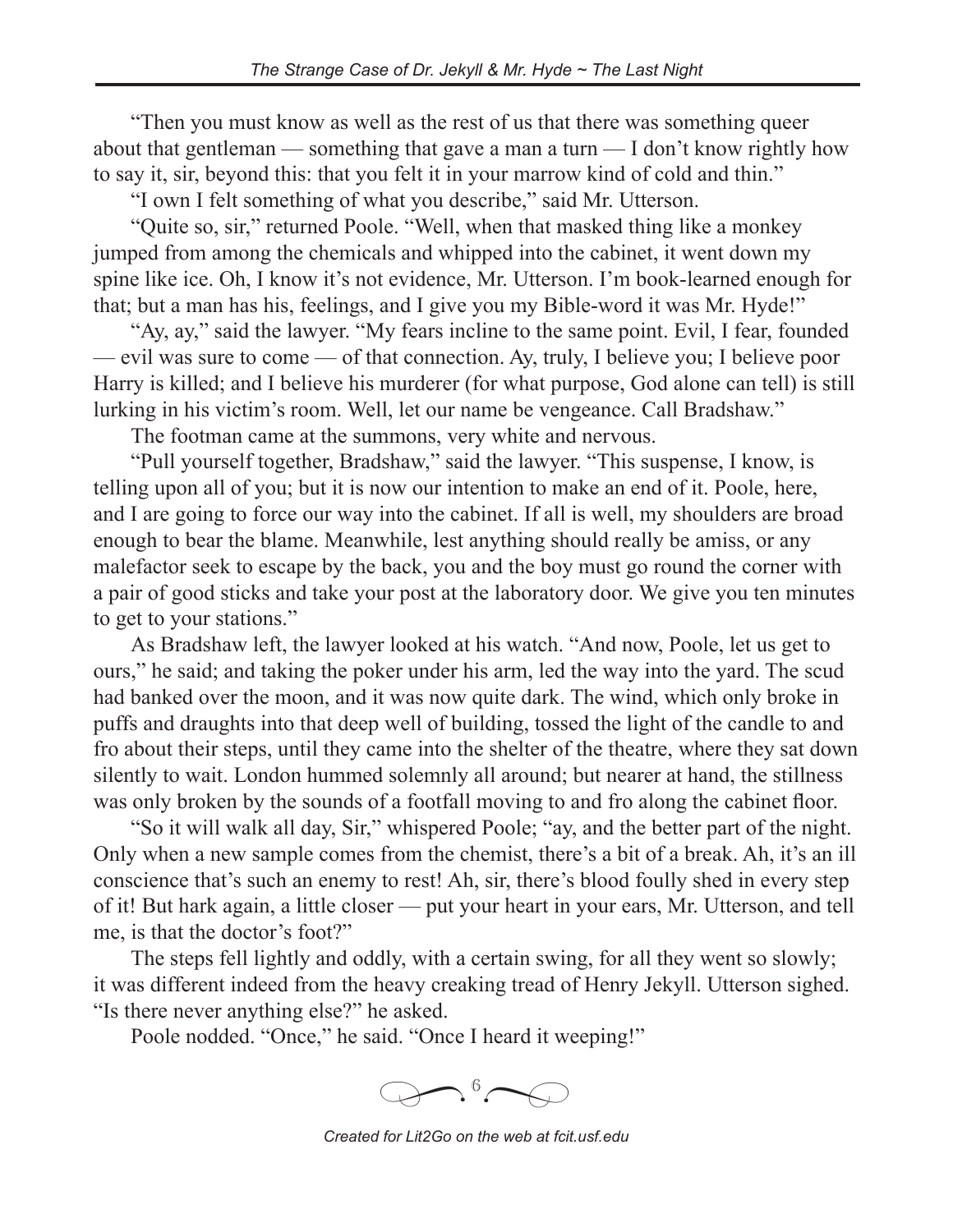"Weeping? how that?" said the lawyer, conscious of a sudden chill of horror.

"Weeping like a woman or a lost soul," said the butler. "I came away with that upon my heart, that I could have wept too."

But now the ten minutes drew to an end. Poole disinterred the axe from under a stack of packing straw; the candle was set upon the nearest table to light them to the attack; and they drew near with bated breath to where that patient foot was still going up and down, up and down, in the quiet of the night.

"Jekyll," cried Utterson, with a loud voice, "I demand to see you." He paused a moment, but there came no reply. "I give you fair warning, our suspicions are aroused, and I must and shall see you," he resumed; "if not by fair means, then by foul! if not of your consent, then by brute force!"

"Utterson," said the voice, "for God's sake, have mercy!"

"Ah, that's not Jekyll's voice — it's Hyde's!" cried Utterson. "Down with the door, Poole!"

Poole swung the axe over his shoulder; the blow shook the building, and the red baize door leaped against the lock and hinges. A dismal screech, as of mere animal terror, rang from the cabinet. Up went the axe again, and again the panels crashed and the frame bounded; four times the blow fell; but the wood was tough and the fittings were of excellent workmanship; and it was not until the fifth, that the lock burst in sunder and the wreck of the door fell inwards on the carpet.

The besiegers, appalled by their own riot and the stillness that had succeeded, stood back a little and peered in. There lay the cabinet before their eyes in the quiet lamplight, a good fire glowing and chattering on the hearth, the kettle singing its thin strain, a drawer or two open, papers neatly set forth on the business-table, and nearer the fire, the things laid out for tea: the quietest room, you would have said, and, but for the glazed presses full of chemicals, the most commonplace that night in London.

Right in the midst there lay the body of a man sorely contorted and still twitching. They drew near on tiptoe, turned it on its back and beheld the face of Edward Hyde. He was dressed in clothes far too large for him, clothes of the doctor's bigness; the cords of his face still moved with a semblance of life, but life was quite gone; and by the crushed phial in the hand and the strong smell of kernels that hung upon the air, Utterson knew that he was looking on the body of a self-destroyer.

"We have come too late," he said sternly, "whether to save or punish. Hyde is gone to his account; and it only remains for us to find the body of your master."

The far greater proportion of the building was occupied by the theatre, which filled almost the whole ground story and was lighted from above, and by the cabinet, which



*Created for Lit2Go on the web at fcit.usf.edu*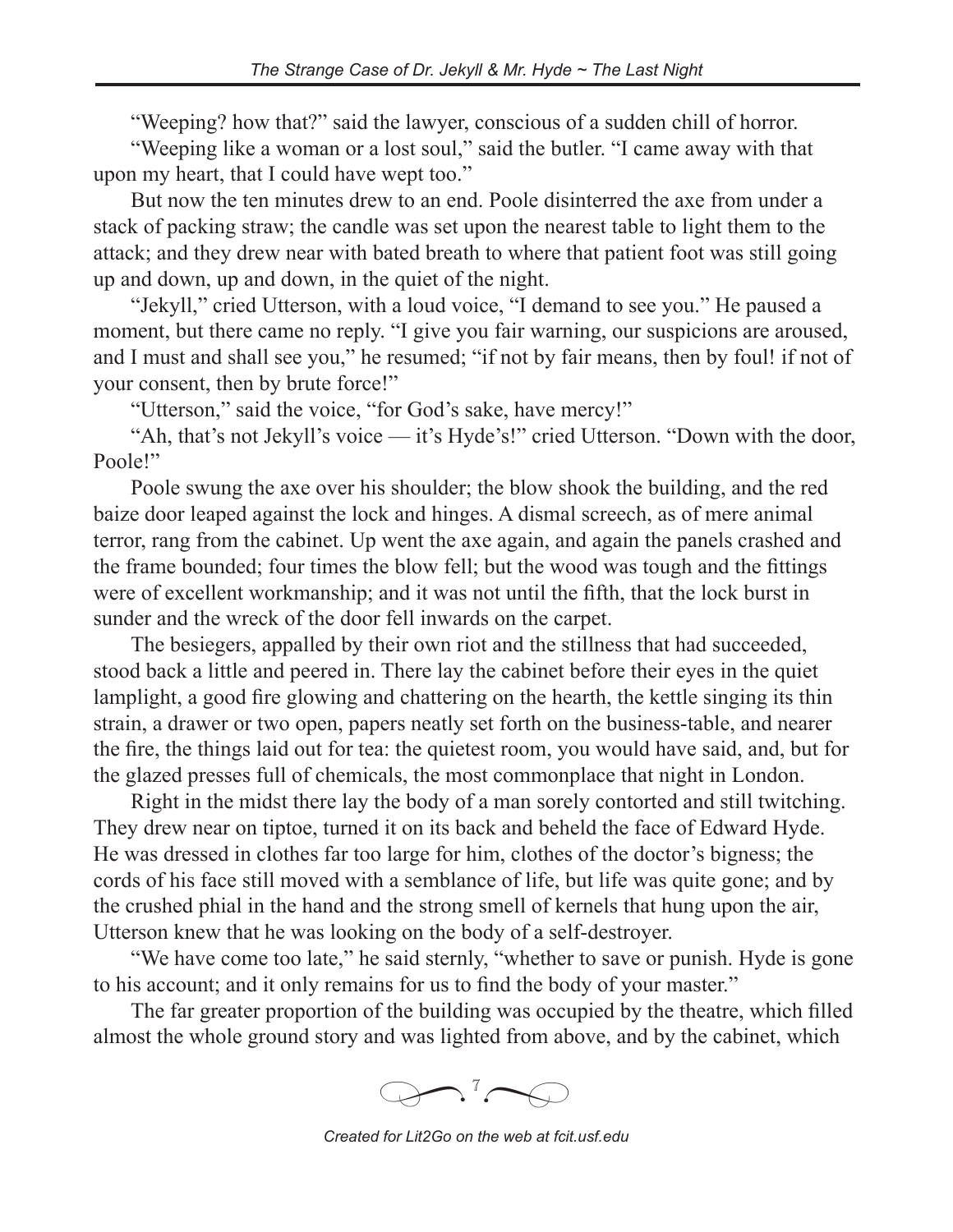formed an upper story at one end and looked upon the court. A corridor joined the theatre to the door on the by-street; and with this the cabinet communicated separately by a second flight of stairs. There were besides a few dark closets and a spacious cellar. All these they now thoroughly examined. Each closet needed but a glance, for all were empty, and all, by the dust that fell from their doors, had stood long unopened. The cellar, indeed, was filled with crazy lumber, mostly dating from the times of the surgeon who was Jekyll's predecessor; but even as they opened the door they were advertised of the uselessness of further search, by the fall of a perfect mat of cobweb which had for years sealed up the entrance. Nowhere was there any trace of Henry Jekyll, dead or alive.

Poole stamped on the flags of the corridor. "He must be buried here," he said, hearkening to the sound.

"Or he may have fled," said Utterson, and he turned to examine the door in the bystreet. It was locked; and lying near by on the flags, they found the key, already stained with rust.

"This does not look like use," observed the lawyer.

"Use!" echoed Poole. "Do you not see, sir, it is broken? much as if a man had stamped on it."

"Ay," continued Utterson, "and the fractures, too, are rusty." The two men looked at each other with a scare. "This is beyond me, Poole," said the lawyer. "Let us go back to the cabinet."

They mounted the stair in silence, and still with an occasional awe-struck glance at the dead body, proceeded more thoroughly to examine the contents of the cabinet. At one table, there were traces of chemical work, various measured heaps of some white salt being laid on glass saucers, as though for an experiment in which the unhappy man had been prevented.

"That is the same drug that I was always bringing him," said Poole; and even as he spoke, the kettle with a startling noise boiled over.

This brought them to the fireside, where the easy-chair was drawn cosily up, and the tea-things stood ready to the sitter's elbow, the very sugar in the cup. There were several books on a shelf; one lay beside the tea-things open, and Utterson was amazed to find it a copy of a pious work, for which Jekyll had several times expressed a great esteem, annotated, in his own hand, with startling blasphemies.

Next, in the course of their review of the chamber, the searchers came to the cheval glass, into whose depths they looked with an involuntary horror. But it was so turned as to show them nothing but the rosy glow playing on the roof, the fire sparkling in a



*Created for Lit2Go on the web at fcit.usf.edu*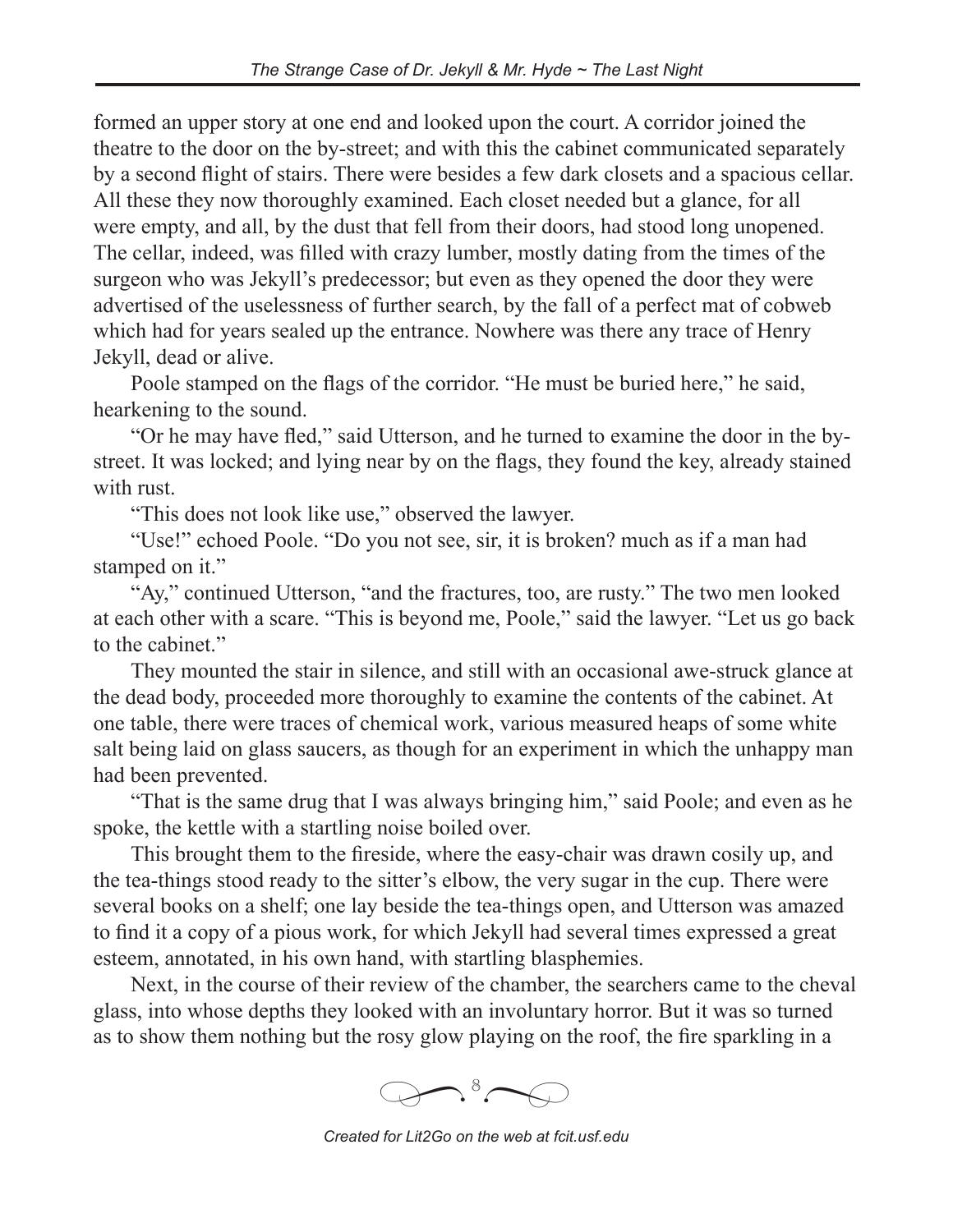hundred repetitions along the glazed front of the presses, and their own pale and fearful countenances stooping to look in.

"This glass have seen some strange things, sir," whispered Poole.

"And surely none stranger than itself," echoed the lawyer in the same tones. "For what did Jekyll" — he caught himself up at the word with a start, and then conquering the weakness — "what could Jekyll want with it?" he said.

"You may say that!" said Poole. Next they turned to the business-table. On the desk among the neat array of papers, a large envelope was uppermost, and bore, in the doctor's hand, the name of Mr. Utterson. The lawyer unsealed it, and several enclosures fell to the floor. The first was a will, drawn in the same eccentric terms as the one which he had returned six months before, to serve as a testament in case of death and as a deed of gift in case of disappearance; but, in place of the name of Edward Hyde, the lawyer, with indescribable amazement, read the name of Gabriel John Utterson. He looked at Poole, and then back at the paper, and last of all at the dead malefactor stretched upon the carpet.

"My head goes round," he said. "He has been all these days in possession; he had no cause to like me; he must have raged to see himself displaced; and he has not destroyed this document."

He caught up the next paper; it was a brief note in the doctor's hand and dated at the top.

"O Poole!" the lawyer cried, "he was alive and here this day. He cannot have been disposed of in so short a space, he must be still alive, he must have fled! And then, why fled? and how? and in that case, can we venture to declare this suicide? Oh, we must be careful. I foresee that we may yet involve your master in some dire catastrophe."

"Why don't you read it, sir?" asked Poole.

"Because I fear," replied the lawyer solemnly. "God grant I have no cause for it!" And with that he brought the paper to his eyes and read as follows:

 "My Dear Utterson, — When this shall fall into your hands, I shall have disappeared, under what circumstances I have not the penetration to foresee, but my instinct and all the circumstances of my nameless situation tell me that the end is sure and must be early. Go then, and first read the narrative which Lanyon warned me he was to place in your hands; and if you care to hear more, turn to the confession of

Your unworthy and unhappy friend,

Henry Jekyll."

"There was a third enclosure?" asked Utterson.



*Created for Lit2Go on the web at fcit.usf.edu*